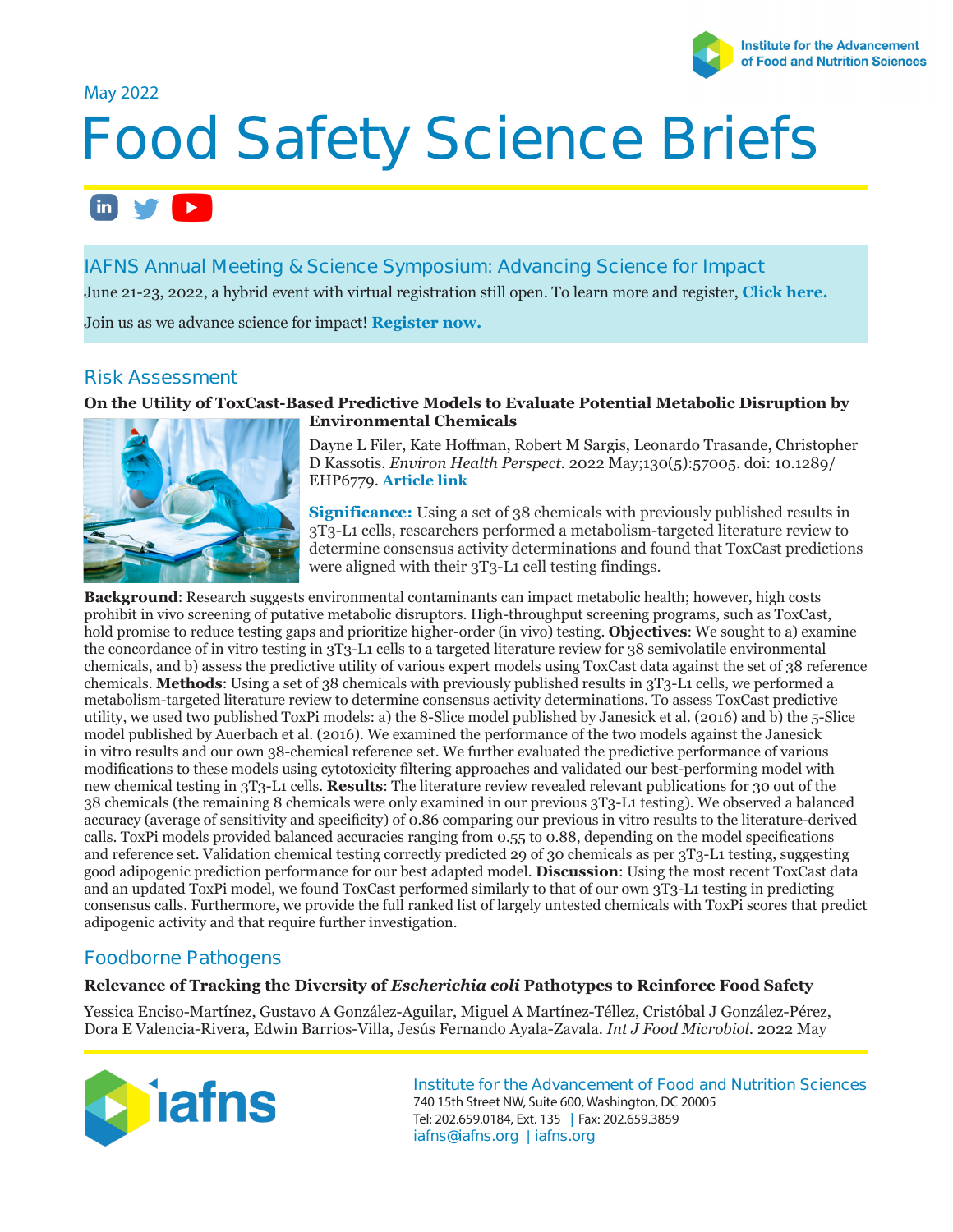#### 19;374:109736. doi: 10.1016/j.ijfoodmicro.2022.109736. **[Article link](https://www.sciencedirect.com/science/article/abs/pii/S0168160522002082?via%3Dihub)**

**Significance:** This paper discusses the diversity of *E. coli* pathobionts, their participation in foodborne outbreaks, and strategies to survey and control their spread and virulence.

*Escherichia coli* is among the most prevalent food contaminant microorganisms that have evolved, generating variants based on their effects on the host; these include commensals or pathobiont strains. The last classifications of *E. coli* intestinal pathobionts found in this review are enteroinvasive, enterohemorrhagic, enteropathogenic, enterotoxigenic, diffusely adherent, and enteroaggregative strains. Meanwhile, the most ancestral are enteropathogenic and enteroaggregative, and the most contemporaries are the enterotoxigenic and enteroinvasive strains. These pathobionts have been proposed based on their infective mechanisms, including toxin production, adherence effects, and tissue damage. It is also evidenced that environmental stresses, including bacterial exposition to antibiotics and disinfectants, contribute to this evolution. Therefore, new antibacterial and antivirulence agents are being explored, mainly from natural sources. In this context, this review discusses the diversity of *E. coli* pathobionts, their participation in foodborne outbreaks, and strategies to survey and control their spread and virulence.

#### **Inactivation of Foodborne Pathogens on Inshell Walnuts by UV-C Radiation**

Ye-Seul Yun, Sung-Joo Bae, Sang-Hyun Park. *Food Prot.* 2022 May 5. doi: 10.4315/JFP-21-442. **[Article link](https://meridian.allenpress.com/jfp/article-abstract/doi/10.4315/JFP-21-442/481336/Inactivation-of-Foodborne-Pathogens-on-Inshell)**

**Significance:** UV-C radiation could be a potential tool for reducing various foodborne pathogens on inshell walnut surfaces while maintaining the quality of the nuts.

Inshell walnuts could be contaminated with pathogens through direct contact or cross-contamination during harvesting and postharvest hulling, drying, or storage. This study aimed to assess the efficacy of ultraviolet-C (UV-C) radiation in inactivating foodborne pathogens on inshell walnut surfaces. Intact inshell walnut surfaces were inoculated separately with *Salmonella* spp., *Escherichia coli* O157:H7, *Listeria* monocytogenes, and *Staphylococcus* aureus, and then subjected to UV-C radiation at doses of 29.4, 147.0, 294.0, 588.0, and 882.0 mJ/cm 2. UV-C radiation inactivated the inoculated pathogens in a dose-dependent manner, and a tailing effect was observed for the inactivation of pathogens. UV-C radiation at 29.4 mJ/cm 2 and 882.0 mJ/cm 2 reduced the populations of *S*. Enteritidis PT 30, *S.* Typhimurium, *E*. coli O157:H7, *L.* monocytogenes, and *S.* aureus on inshell walnut surfaces by 0.82-1.25 and 1.76-2.41 log CFU/walnut, respectively. Scanning electron photomicrographs showed pathogenic bacterial cells in the cracks and crevices of the inshell walnut surface, and the shielding of microorganisms by the cracks and crevices may have contributed to the tailing effect observed during UV-C inactivation. No significant changes ( $p > 0.05$ ) were found in walnut lipid oxidation following UV-C radiation at doses up to 882.0 mJ/cm 2. Together, the results indicate that UV-C radiation could be a potential technology for reducing the populations of various foodborne pathogens on inshell walnut surfaces while maintaining the quality of walnuts.

## **Foodborne Illness**

#### **Multistate Outbreak Investigation of** *Salmonella* **Infections Linked to Kratom: A Focus on Traceback, Laboratory and Regulatory Activities**

Johnson Nsubuga, Joseph Baugher, Elizabeth Dahl, Colin Schwensohn, Tyann Blessington, Ryan Aguillon, Brooke Whitney, et. al. *J Food Prot.* 2022 May 1;85(5):747-754. doi: 10.4315/JFP-21-319. **[Article link](https://meridian.allenpress.com/jfp/article/85/5/747/477445/Multistate-Outbreak-Investigation-of-Salmonella)**

**Significance:** *Salmonella* isolates recovered from product samples and a lack of traceback convergence suggested that kratom tree products were widely contaminated across multiple sites from which it was grown, harvested, and packaged.

During spring 2018, the U.S. Food and Drug Administration (FDA), Centers for Disease Control and Prevention, and state and local public health agencies responded to a multistate outbreak of gastrointestinal illnesses caused by multiple *Salmonella* serovars and associated with consumption of kratom, a product harvested from a tropical tree native to Southeast Asia. The outbreak included 199 case-patients reported by 41 U.S. states, with illness onset dates ranging 11 from January 2017 to 8 May 2018, leading to 54 hospitalizations and no deaths. Case-patients reported purchasing kratom products from physical and online retail points of service (POSs). Products distributed to 16 POSs where 24 case-patients from 17 states purchased kratom were selected for traceback investigation. Traceback revealed that the kratom was imported from several countries, the most common being Indonesia. Local and state officials collected product samples from case-patients and retail POSs. The FDA collected 76 product samples from POSs and distributors, of which 42 (55%) tested positive for *Salmonella.* The positive samples exhibited a range of pulsed-field gel electrophoresis patterns and whole genome sequence genetic heterogeneity, and 25 (60%) of 42 samples yielded at least one isolate indistinguishable from one or more outbreak-related clinical isolates. Although it does not exclude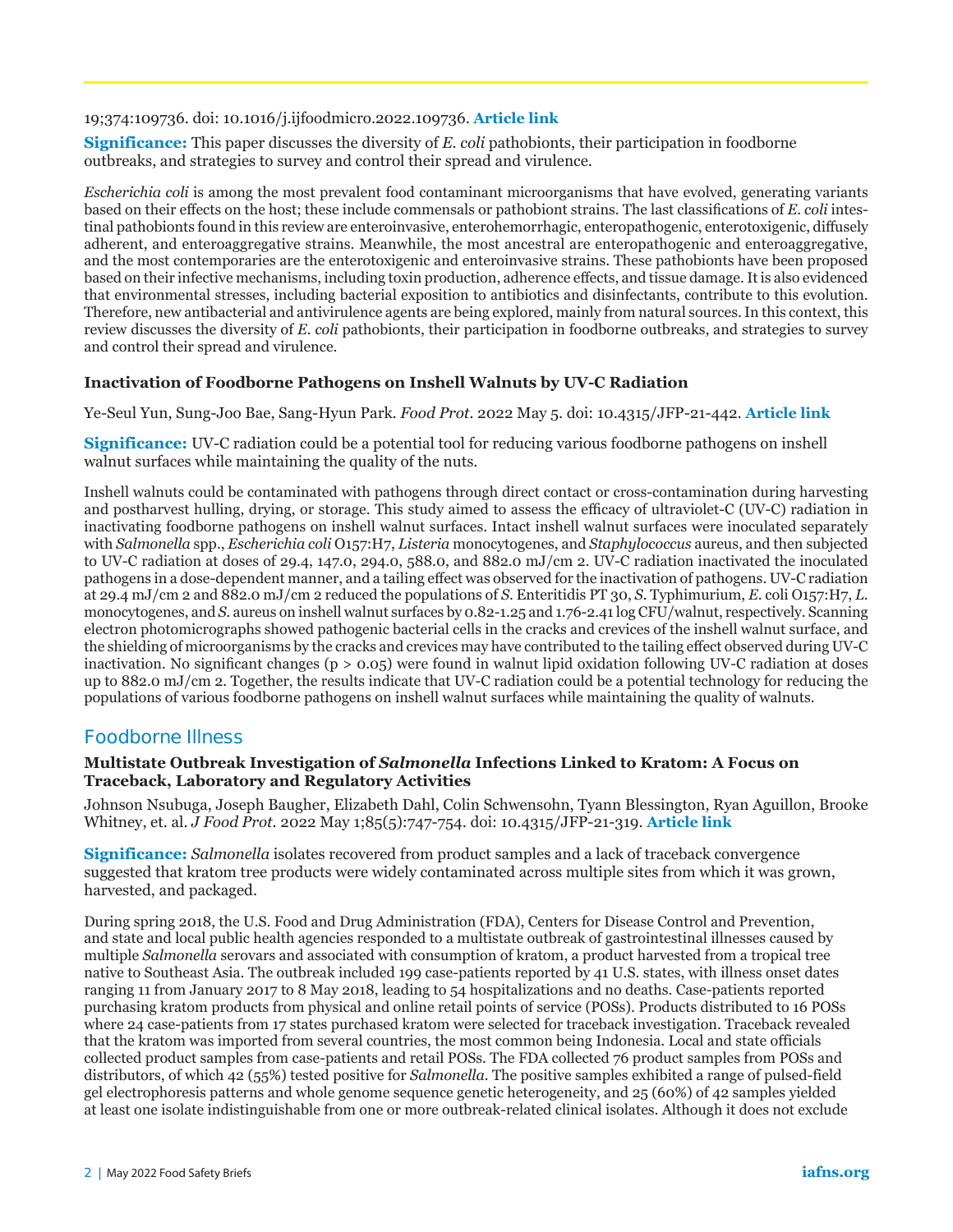a possibility of a single contamination source, the extent of genetic diversity exhibited by the *Salmonella* isolates recovered from product samples and a lack of traceback convergence suggested that kratom was widely contaminated across multiple sites from which it was grown, harvested, and packaged. As a result of the contamination, kratom products were recalled by numerous firms (both voluntarily and mandatory). Epidemiologic, traceback, and laboratory evidence supported the conclusion that kratom products were associated with illnesses.

# **Mycotoxins**

#### **An Update on Immunotoxicity and Mechanisms of Action of Six Environmental Mycotoxins**

Yuhang Sun, Kehe Huang, Miao Long, Shuhua Yang, Ying Zhang. *Food Chem Toxicol.* 2022 May;163:112895. doi: 10.1016/j.fct.2022.112895. **[Article link](https://www.sciencedirect.com/science/article/abs/pii/S027869152200093X?via%3Dihub)**

**Significance:** Six environmental mycotoxins have both immunosuppressive and immunostimulatory effects and this review strongly dispels the viewpoint that "immunotoxicity is equivalent to immunosuppression." The authors describe the mechanistic pathway and how it contributes to immunosuppression or immunostimulation.



Paradoxically, aflatoxin B1 (AFB1), ochratoxin A (OTA), deoxynivalenol (DON), T-2 toxin (T-2), fumonisin B1 (FB1), and zearalenone (ZEA) have both immunosuppressive and immunostimulatory effects. The immunotoxicity of six mycotoxins exhibits immune suppression or stimulation, which depends on multiple factors. Low doses of mycotoxins can induce an inflammatory response, but elevated levels of ones can induce immunosuppression; long-term instead of short-term mycotoxin exposure is immunosuppressive. These six mycotoxins play anti-inflammatory roles when the immunologic stimulants are present but pro-inflammatory roles when the immunologic stimulants are absent. Pigs are most sensitive animals to mycotoxins, followed by humans and poultry, rodent, and marine organism, and ruminants are the least susceptible. Female animals are more susceptible to mycotoxins than male ones. The immunosuppresion mechanism of mycotoxins are mainly in, oxidative stress, apoptosis and autophagy of immune cells, as well as inhibits the immunity-related signal pathways; and AFB1, OTA, DON, and T-2 induce immunostimulation via directly activating the TLRs/NF-κB pathway and other crossing pathways including cyclooxygenase-2 (COX-2) and mitogenactivated protein kinase (MAPK). This review strongly dispels the viewpoint that "immunotoxicity is equivalent to immunosuppression", clearly demonstrates the mechanistic pathway and how it contributes to immunosuppression or immunostimulation, thereby providing reliable references for future studies.

# **Heavy Metals**

## **The Effect of a High-Selenium Lentil Diet on Cardiovascular Risk Markers in an Arsenic-Exposed Population**

Regina M Krohn, Evana Akhtar, Grace P S Kwong, Rubhana Raqib, Judit E G Smits. *Eur J Clin Nutr.* 2022 May;76(5):772-774. doi: 10.1038/s41430-021-01029-7. **[Article link](https://europepmc.org/article/med/34675401)**

**Significance:** High-selenium lentil diets were examined for effects on blood pressure and plasma lipid levels in an arsenic-exposed population by conducting a 6-month randomized controlled dietary intervention trial with over 400 participants.

Chronic arsenic exposure is associated with a number of systemic diseases, including cardiovascular disease. Selenium has been shown to promote arsenic excretion from the body. We investigated if a high-selenium lentil diet has an effect on blood pressure and plasma lipid levels in an arsenic-exposed population by conducting a 6-month randomized controlled dietary intervention trial with 405 participants.

# **Food Packaging**

### **Plant Protein-Based Nanocomposite Films: A Review on the Used Nanomaterials, Characteristics and Food Packaging Applications**

Shima Jafarzadeh, Mehrdad Forough, Sajed Amjadi, Vahid Javan Kouzegaran, Hadi Almasi, Farhad Garavand, Masoumeh Zargar. *Crit Rev Food Sci Nutr.* 2022 May 6;1-27. doi: 10.1080/10408398.2022.2070721. **[Article link](https://www.tandfonline.com/doi/abs/10.1080/10408398.2022.2070721)**

**Significance:** The performance, barrier, mechanical, optical, thermal and antimicrobial properties of plant protein-based materials can be extended by incorporating nanomaterials.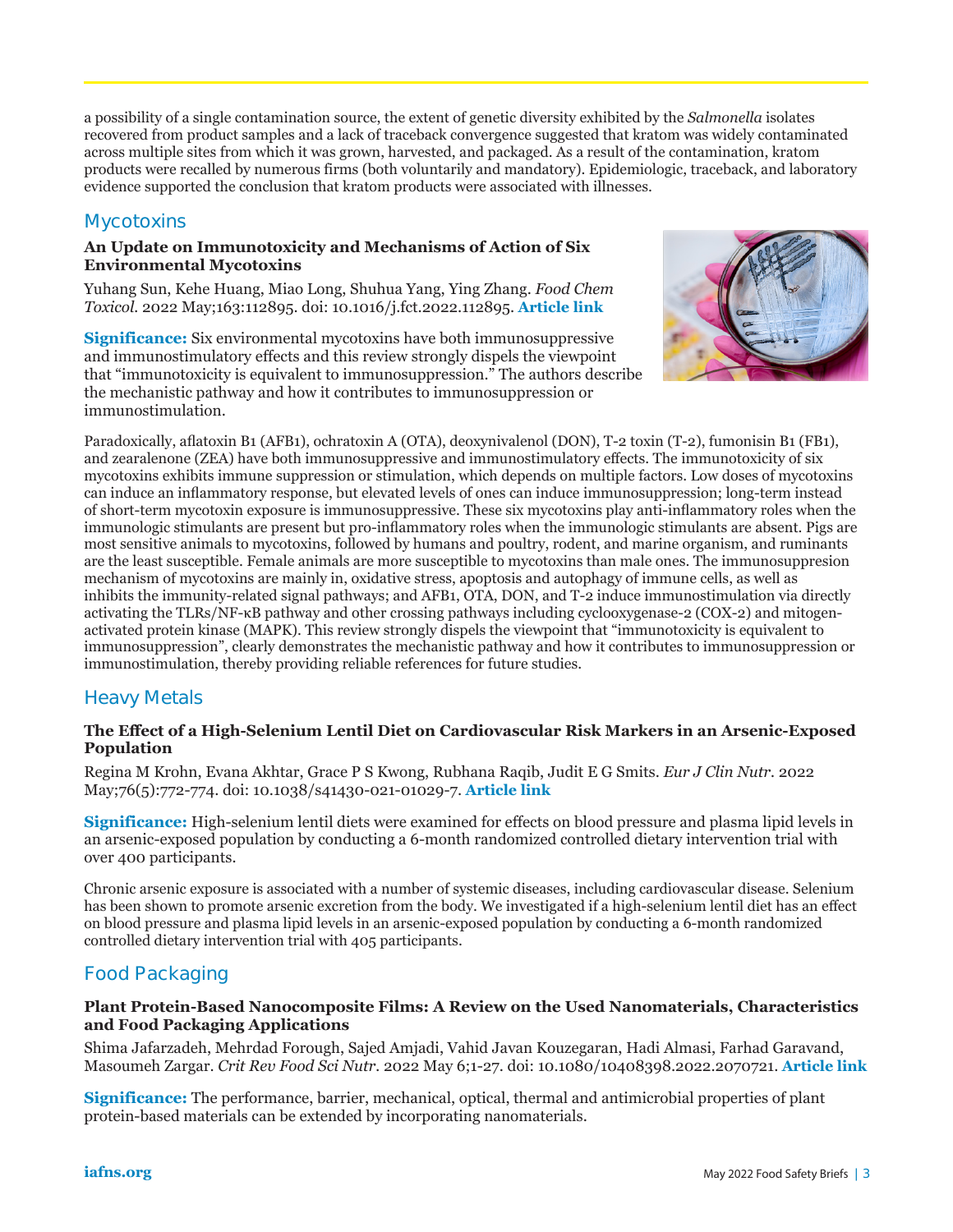Consumer demands to utilize environmentally friendly packaging have led researchers to develop packaging materials from naturally derived resources. In recent years, plant protein-based films as a replacement for synthetic plastics have attracted the attention of the global food packaging industry due to their biodegradability and unique properties. Biopolymer-based films need a filler to show improved packaging properties. One of the latest strategies introduced to food packaging technology is the production of nanocomposite films which are multiphase materials containing a filler with at least one dimension less than 100 nm. This review provides the recent findings on plant-based protein films as biodegradable materials that can be combined with nanoparticles that are applicable to food packaging. Moreover, it investigates the characterization of nanocomposite plant-based protein films/edible coatings. It also briefly describes the application of plant-based protein nanocomposite films/coating on fruits/vegetables, meat and seafood products, and some other foods. The results indicate that the functional performance, barrier, mechanical, optical, thermal and antimicrobial properties of plant protein-based materials can be extended by incorporating nanomaterials. Recent reports provide a better understanding of how incorporating nanomaterials into plant protein-based biopolymers leads to an increase in the shelf life of food products during storage time.

#### **Systematic Evidence on Migrating and Extractable Food Contact Chemicals: Most Chemicals Detected in Food Contact Materials are Not Listed for Use**

Birgit Geueke, Ksenia J Groh, Maricel V Maffini, Olwenn V Martin, Justin M Boucher, Yu-Ting Chiang, Frank Gwosdz, et. al. *Crit Rev Food Sci Nutr.* 2022 May 18;1-11. doi: 10.1080/10408398.2022.2067828. **[Article link](https://www.tandfonline.com/doi/full/10.1080/10408398.2022.2067828)**

**Significance:** To date, 2881 food contact chemicals (FCCs) have been detected, in a total of six groups (Plastics, Paper & Board, Metal, Multi-materials, Glass & Ceramic, and Other Materials). 65% of these detected FCCs were previously not known to be used.

Food packaging is important for today's globalized food system, but food contact materials (FCMs) can also be a source of hazardous chemicals migrating into foodstuffs. Assessing the impacts of FCMs on human health requires a comprehensive identification of the chemicals they contain, the food contact chemicals (FCCs). We systematically compiled the "database on migrating and extractable food contact chemicals" (FCCmigex) using information from 1210 studies. We found that to date 2881 FCCs have been detected, in a total of six FCM groups (Plastics, Paper & Board, Metal, Multi-materials, Glass & Ceramic, and Other FCMs). 65% of these detected FCCs were previously not known to be used in FCMs. Conversely, of the more than 12,000 FCCs known to be used, only 1,013 are included in the FCCmigex database. Plastic is the most studied FCM with 1975 FCCs detected. Our findings expand the universe of known FCCs to 14,153 chemicals. This knowledge contributes to developing non-hazardous FCMs that lead to safer food and support a circular economy.

# **Chemical Contaminants**

## **Chemical Food Safety Hazards in Circular Food Systems: A Review**

E D van Asselt, A Arrizabalaga-Larrañaga, M Focker, B J A Berendsen, M G M van de Schans, H J van der Fels-Klerx. *Crit Rev Food Sci Nutr.* 2022 May 25;1-13. doi: 10.1080/10408398.2022.2078784. **[Article link](https://www.tandfonline.com/doi/full/10.1080/10408398.2022.2078784)**

**Significance:** Limited information is available on the chemical hazards that could occur when reusing crop residues in circular agriculture. Chemical hazards in manure, sewage sludge, crop residues, and animal by-products may lead to accumulation in a circular food production system.

Food production has increasingly become effective but not necessarily sustainable. Transitioning toward circular production systems aiming to minimize waste and reuse materials is one of the means to obtain a more sustainable food production system. However, such a circular food production system can also lead to the accumulation and recirculation of chemical hazards. A literature review was performed to identify potential chemical hazards related to the use of edible and non-edible resources in agriculture and horticulture, and edible plant and animal by-products in feed production. The review revealed that limited information was available on the chemical hazards that could occur when reusing crop residues in circular agriculture. Frequently mentioned hazards present in edible and non-edible resources are heavy metals, process and environmental contaminants, pesticides and pharmaceuticals. For feed, natural toxins and pharmaceutical residues are of potential concern. Studies, furthermore, indicated that plants are capable of taking up chemical hazards when grown on contaminated soil. The presence of chemical hazards in manure, sewage sludge, crop residues, and animal by-products may lead to accumulation in a circular food production system. Therefore, it is relevant to identify these hazards prior to application in food production and, if needed, take precautionary measures to prevent food safety risks.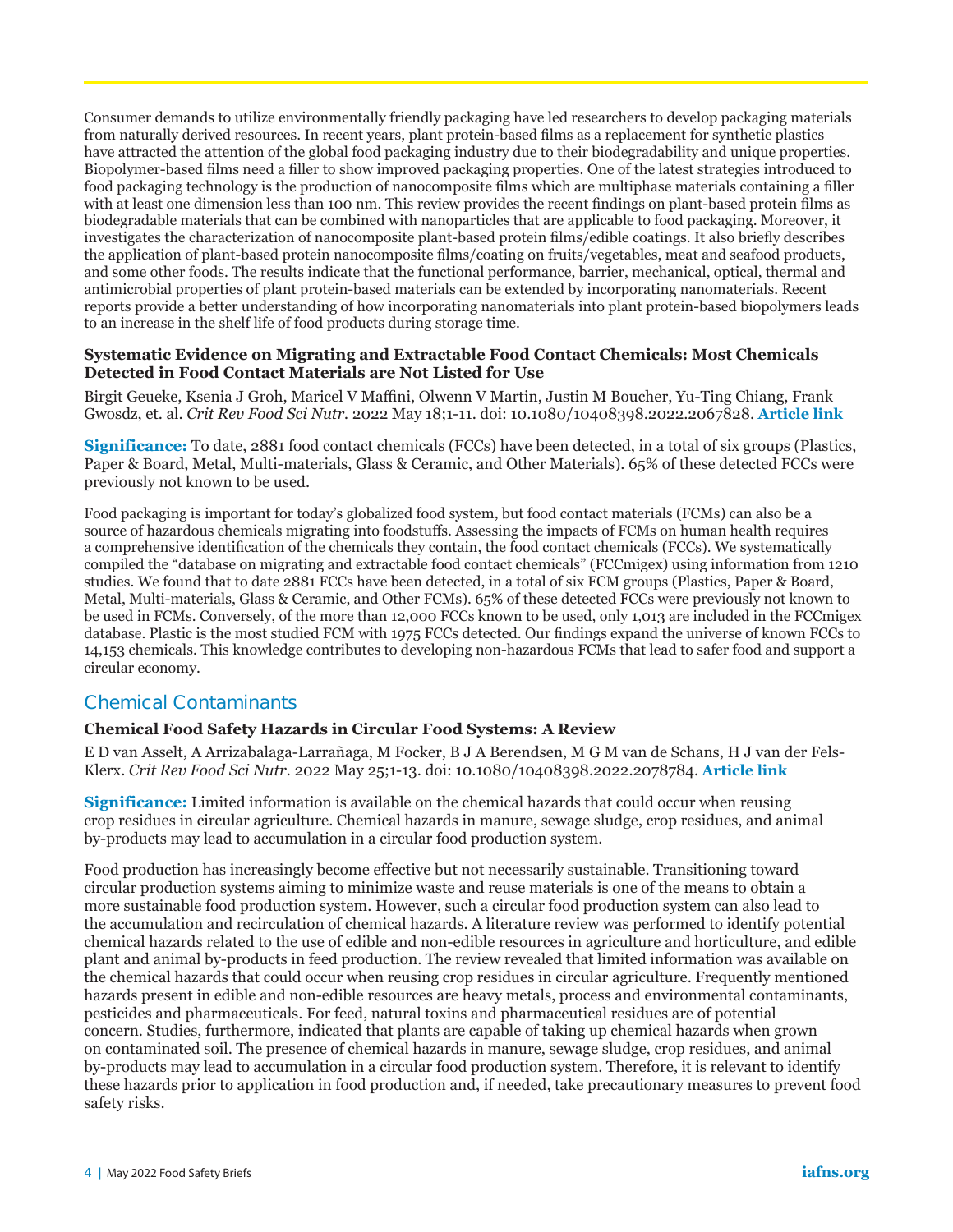# **Caffeine**

## **Association of Sugar-Sweetened, Artificially Sweetened, and Unsweetened Coffee Consumption with All-Cause and Cause-Specific Mortality: A Large Prospective Cohort Study**

Dan Liu, Zhi-Hao Li, Dong Shen, Pei-Dong Zhang, Wei-Qi Song, Wen-Ting Zhang, Qing-Mei Huang, et. al. *Ann Intern Med.* 2022 May 31. doi: 10.7326/M21-2977. **[Article link](https://www.acpjournals.org/doi/10.7326/M21-2977)**

**Significance:** Moderate consumption of unsweetened and sugar-sweetened coffee was associated with lower risk for death.

**Background**: Previous observational studies have suggested an association between coffee intake and reduced risk for death, but these studies did not distinguish between coffee consumed with sugar or artificial sweeteners and coffee consumed without. **Objective**: To evaluate the associations of consumption of sugar-sweetened, artificially sweetened, and unsweetened coffee with all-cause and cause-specific mortality. **Design**: Prospective cohort study. **Setting**: Data were extracted from the UK Biobank. **Participants**: A total of 171 616 participants (mean age, 55.6 years [SD, 7.9]) without cardiovascular disease (CVD) or cancer at baseline were eligible. Baseline demographic, lifestyle, and dietary data from the UK Biobank were used, with follow-up beginning in 2009 and ending in 2018. **Measurements:** Dietary consumption of sugar-sweetened, artificially sweetened, and unsweetened coffee was self-reported. All-cause, cancerrelated, and CVD-related mortality were estimated. **Results**: During a median follow-up of 7.0 years, 3177 deaths were recorded (including 1725 cancer deaths and 628 CVD deaths). Cox models with penalized splines showed U-shaped associations of unsweetened coffee, sugar-sweetened coffee, and artificially sweetened coffee with mortality. Compared with nonconsumers, consumers of various amounts of unsweetened coffee ( $>$ 0 to 1.5,  $>$ 1.5 to 2.5,  $>$ 2.5 to 3.5,  $>$ 3.5 to 4.5, and >4.5 drinks/d) had lower risks for all-cause mortality after adjustment for lifestyle, sociodemographic, and clinical factors, with respective hazard ratios of 0.79 (95% CI, 0.70 to 0.90), 0.84 (CI, 0.74 to 0.95), 0.71 (CI, 0.62 to 0.82), 0.71 (CI, 0.60 to 0.84), and 0.77 (CI, 0.65 to 0.91); the respective estimates for consumption of sugar-sweetened coffee were 0.91 (CI, 0.78 to 1.07), 0.69 (CI, 0.57 to 0.84), 0.72 (CI, 0.57 to 0.91), 0.79 (CI, 0.60 to 1.06), and 1.05 (CI, 0.82 to 1.36). The association between artificially sweetened coffee and mortality was less consistent. The association of coffee drinking with mortality from cancer and CVD was largely consistent with that with all-cause mortality. U-shaped associations were also observed for instant, ground, and decaffeinated coffee. **Limitation**: Exposure assessed at baseline might not capture changes in intake over time. **Conclusion**: Moderate consumption of unsweetened and sugar-sweetened coffee was associated with lower risk for death.

# **Food Allergens**

### **The Natural History of Peanut and Egg Allergy in Children up to Age 6 Years in the Health Nuts Population-Based Longitudinal Study**

Rachel L Peters, Imma Guarnieri, Mimi L K Tang, Adrian J Lowe, Shyamali C Dharmage, Kirsten P Perrett, Lyle C Gurrin et. al. *J Allergy Clin Immunol.* 2022 May 10;S0091-6749(22)00543-7. doi: 10.1016/j.jaci.2022.04.008. **[Article link](https://www.tandfonline.com/doi/abs/10.1080/10408398.2022.2075312)**

**Significance:** Most egg allergy and nearly one-third of peanut allergy resolves naturally by age 6 years. Infants with eczema, or multiple food sensitizations and/or allergies were less likely to acquire tolerance to either peanut or egg.

**Background:** Prospectively collected data on the natural history of food allergy are lacking. **Objective**: We examined the natural history of egg and peanut allergy in children from age 1 to 6 years and assessed whether a skin prick test (SPT) result or other clinical factors at diagnosis are associated with the persistence or resolution of food allergy in early childhood. **Methods**: The HealthNuts cohort consists of 5276 children who were recruited at age 1 year and have been followed prospectively. Children with food allergy at age 1 year (peanut  $[n = 156]$ ) or raw egg [n = 471] allergy ) and children who developed new sensitizations or food reactions after age 1 year were assessed for food sensitization and allergy (confirmed by oral food challenge when indicated) at the 6-year follow-up. **Results**: New-onset food allergy developed by age 6 years was more common for peanut (0.7% [95%  $CI = 0.5\% - 1.1\%$ ) than egg (0.09% [95% CI = 0.03%-0.3%]). Egg allergy resolved more commonly (89% [95% CI  $= 85\% - 92\%$ ]) than peanut allergy (29% [95% CI = 22%-38%]) by age 6 years. The overall weighted prevalence of peanut allergy at age 6 years was  $3.1\%$  (95% CI = 2.6-3.7%) and that of egg allergy was  $1.2\%$  (95% = CI 0.9%-1.6%). The factors at age 1 year associated with persistence of peanut allergy were peanut SPT result of 8 mm or larger (odds ratio  $[OR] = 2.35$  [95% CI 1.08-5.12]), sensitization to tree nuts (adjusted OR  $[OR] = 2.51$  [95%  $CI = 1.00-6.35$ ]), and early-onset severe eczema (aOR = 3.23, [95% CI 1.17-8.88]). Factors at age 1 associated with persistence of egg allergy at age 6 were egg SPT result of 4 mm or larger (OR = 2.98 [95% CI 1.35-6.36]), other (peanut and/or sesame) food sensitizations (aOR = 2.80 [95% CI = 1.11-7.03]), baked egg allergy (aOR =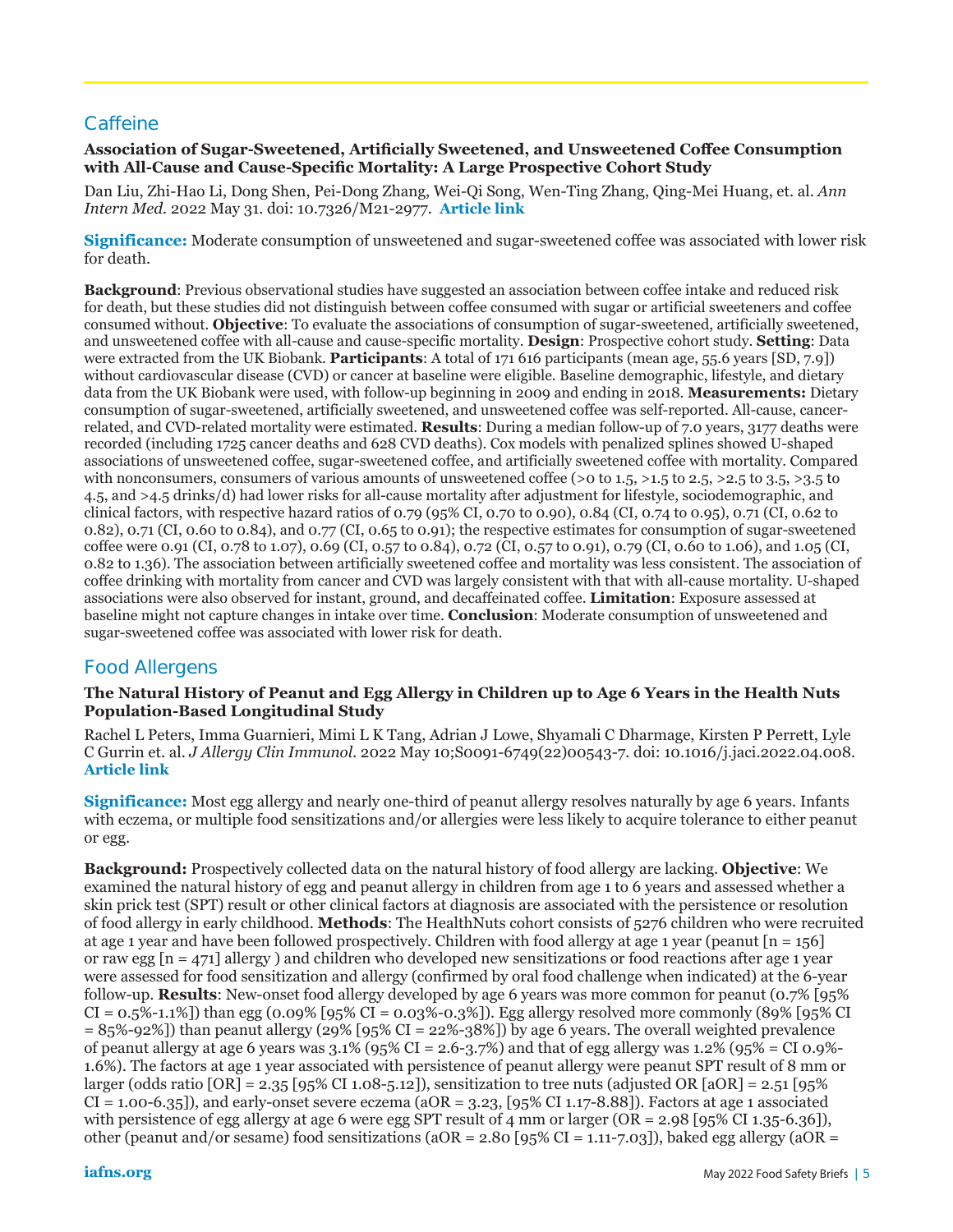= 7.41 [95% CI = 2.16-25.3]), and early-onset severe eczema (aOR = 3.77 [95% CI = 1.35-10.52]). **Conclusion:** The prevalence of peanut allergy at age 6 years was similar to that observed at age 1 year, largely owing to new-onset food peanut allergy after age 1 year. Infants with early-onset eczema, larger SPT wheals, or multiple food sensitizations and/ or allergies were less likely to acquire tolerance to either peanut or egg.

## **Metabolomic Profiling Revealed Altered Lipid Metabolite Levels in Childhood Food Allergy**

Haerin Jang, Eun Gyul Kim, Mina Kim, Soo Yeon Kim, Yoon Hee Kim, Myung Hyun [Sohn, Kyung Won Kim](https://www.jacionline.org/article/S0091-6749(21)01817-0/fulltext). *J Allergy Clin Immunol.* 2022 May;149(5):1722-1731.e9. doi: 10.1016/j.jaci.2021.10.034. **Article link**

**Significance:** The lipid metabolite profile is closely related to childhood food allergy (FA) and FA resolution. Potential predictive biomarkers and more specific understandings of the mechanisms underlying childhood FA could advance treatment.

**Background:** The pathophysiology of childhood food allergy (FA) and its natural history are poorly understood. Clarification of the underlying mechanism may help identify novel biomarkers and strategies for clinical intervention in children with FA. **Objective**: This study aimed to identify metabolites associated with the development and resolution of FA. **Methods**: The metabolomic profiles of 20 children with FA and 20 healthy controls were assessed by liquid chromatography-tandem mass spectrometry. Comparative analysis was performed to identify metabolites associated with FA and FA resolution. For subjects with FA, serum samples were collected at the time of diagnosis and after resolution to identify the changes in metabolite levels. The selected metabolites were then quantified in a quantification cohort to validate the results. Finally, genome-wide association analysis of the metabolite levels was performed. **Results:** The study demonstrated a significantly higher level of sphingolipid metabolites and a lower level of acylcarnitine metabolites in children with FA than those in healthy controls. At diagnosis, subjects with resolving FA had a significantly high level of omega-3 metabolites and a low level of platelet-activating factors compared to persistent FA. However, the level of omega-3 metabolites decreased in children with resolving FA but increased in children with persistent FA during the same time. The quantification data of omega-3-derived resolvins, platelet-activating factor, and platelet-activating factor acetylhydrolase activity further supported these results. **Conclusion:** The lipid metabolite profile is closely related to childhood FA and FA resolution. This study suggests potential predictive biomarkers and provides insight into the mechanisms underlying childhood FA.

# **Emerging Science Areas**

## *Emerging area: Food Safety*

## *Category: Future Trends in Food Safety*

FAO. 2022. Thinking About the Future of Food Safety – A Foresight Report. Rome. doi.org/10.4060/cb8667en. **[Article link](https://www.fao.org/documents/card/en/c/cb8667en)**

**Significance:** The FAO foresight report published to meet their 2030 agenda identifies key drivers that impact food safety progress and programs. The drivers identified include impact of climate change, changing consumer food behavior and acceptance, new food sources and systems, microbiome affecting food system and food chain, circular economy, technological advances (3D printing, automation, Artificial Intelligence, big data, and Blockchain, organ-on-a-chip), urbanization and new urban Agrisystems.

#### Excerpt from executive summary

"…At the 1996 World Food Summit, the Heads of State and Government reaffirmed the right of everyone to have access to safe and nutritious food, consistent with the right to adequate food and the fundamental right of everyone to be free from hunger (World Food Summit, 1996). To achieve this commitment, agri-food systems will need to be transformed to sustainably deliver safe and nutritious food for all. The Food and Agriculture Organization of the United Nations' (FAO) Strategic Framework focuses on this transformation through achieving four pillars: better production, better nutrition, a better environment, and a better life (FAO, 2021). To "realize our shared vision for a better world" (UN Food Systems Summit, 2021) and to be better prepared to mitigate potential shocks and disruptions, we need to develop and maintain a deep understanding of the future opportunities, challenges, and threats to our agri-food systems. The FAO food safety foresight programme is geared towards the proactive identification, evaluation and prioritization of emerging trends and drivers within and around agri-food systems that can have food safety implications (Figure 1). This will lead to improved and timely strategic planning to better manage potential risks and be ready to take advantage of new opportunities…"